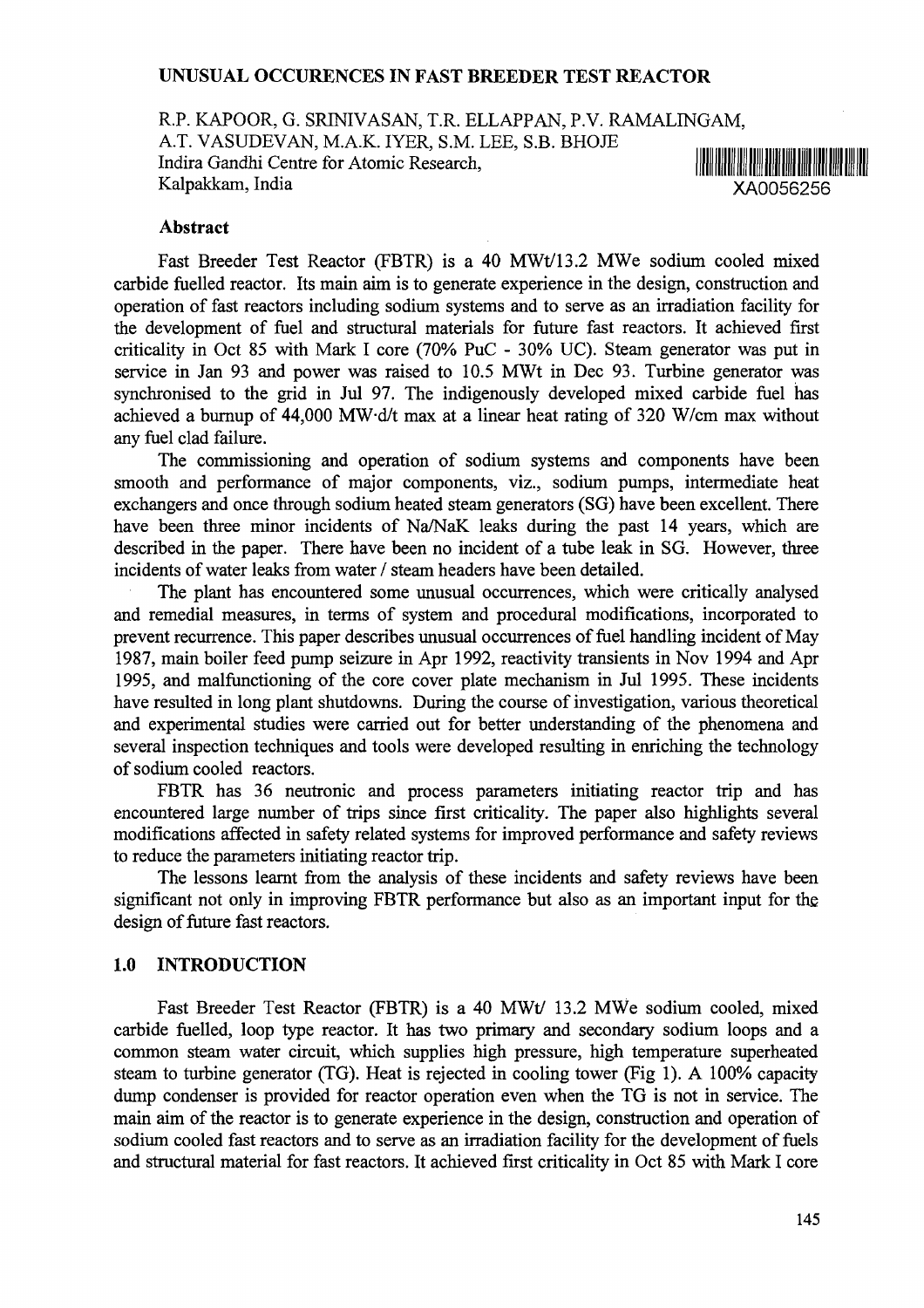

**Fig.1**

(70 % PuC - 30% UC). The steam generator was put in service in Jan 93, power raised to 10.5 MWt in Dec 93 and 12 MWt in Jul 97 when TG was synchronised to the grid. The reactor is presently in its 6th irradiation campaign. The reactor has operated for more than 20,000 h so far with 6600 h operation at high power. Fig 2 gives the operation histogram since Jan 93 and fig 3 gives the present core configuration.

### **2.0 PERFORMANCE OF THE FUEL**

Indigenously developed Pu rich mixed carbide fuel is chosen as driver fuel for Mark I core<sup>(1)</sup>. Since the fuel is new, it is proposed to ascertain its performance through Post Irradiation Examination (PIE) and increase the reactor power in a phased manner. Detailed PIE has been carried out in inerted shielded cells on one irradiated fuel subassembly (SA) at a burnup of 25,000 MW-d/t at a peak linear heat rating (LHR) of 320 W/cm (Fig 4). PIE included visual examination, dimensional measurement, leak testing, eddy current testing, Xradiography and metallography. The observations were; shining appearance of the fuel pins,



#### HISTOGRAM OF REACTOR OPERATION

Fig. 2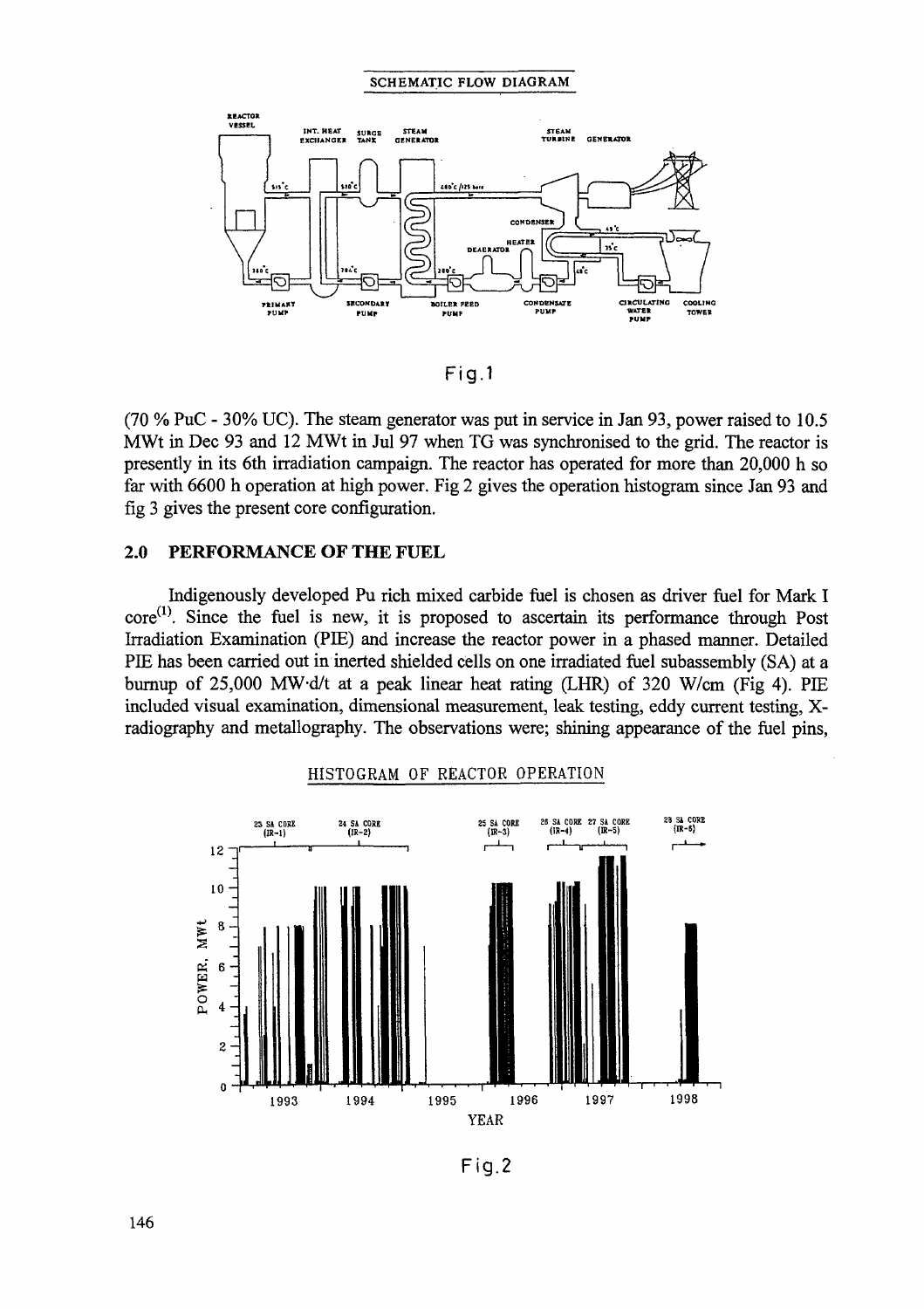

# Fig.3

maintenance of clad integrity, non-closure of fuel clad gap and fuel swelling rate being less than predicted. From these observations, fuel performance has been inferred to be excellent<sup>(2)(3)</sup>. The fuel has since achieved a maximum burnup of 44,000 MW·d/t at LHR of 320 W/cm without any fuel clad failure. Clearance has also been obtained to enhance the LHR and fuel burnup to 400 W/cm and 50,000 MW-d/t respectively. This is proposed to be achieved shortly.

# **3.0 PERFORMANCE OF SODIUM SYSTEM**

Primary and Secondary sodium systems are in service for the past 14 years at a maximum temperature of  $485^{\circ}$ C at the outlet of core and  $420^{\circ}$ C in sodium circuits and the performance of the sodium circuit components has been satisfactory.<sup> $(4)(5)(6)$ </sup> The sodium purity has been well maintained and there has been no incident of any radioactive sodium leak from the primary circuit. Once-through steam generator (SG) has been in service for about 6600 h and there is no incident of steam generator tube leak.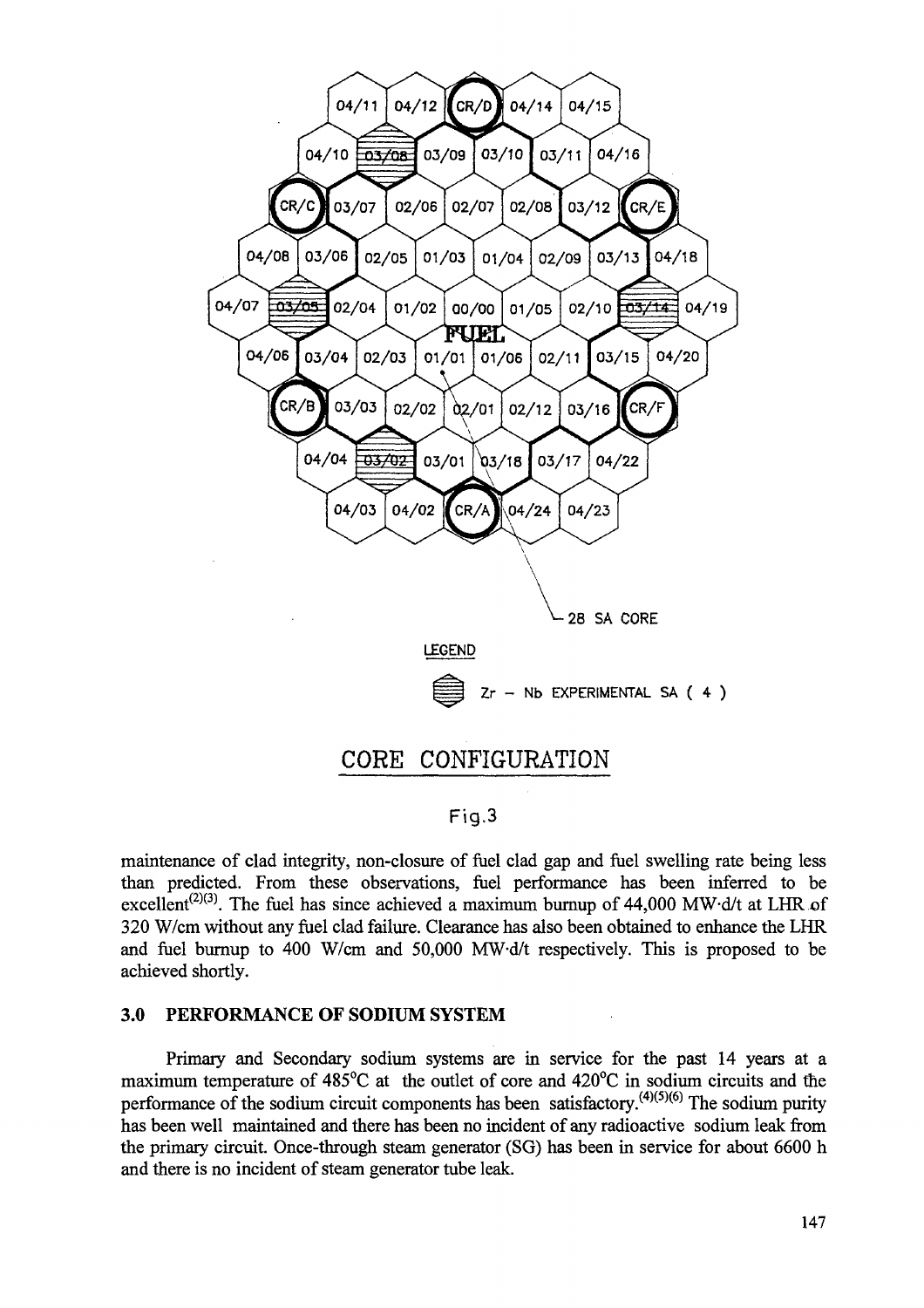

Fig.

Three minor incidents of Na/NaK leak in the secondary sodium circuit and three minor incidents of water leak from the water / steam subheaders of SG are described here.

### **3.1 Sodium/NaK leak incidents** (Fig 5)

**3.1.1** While preheating secondary cold trap during initial commissioning (Oct 84), about 2.5 1 of NaK leaked out from the NaK jacket through spark plug type high level probe. Investigation revealed the failure of the level probe due to high pressure during preheating because of nonavailability of adequate expansion space in the jacket. The fire was put out effectively in 15 min by dry chemical powder (DCP). Modifications were done to prevent recurrence by capping of level probes and providing an argon pot of 201 capacity to allow free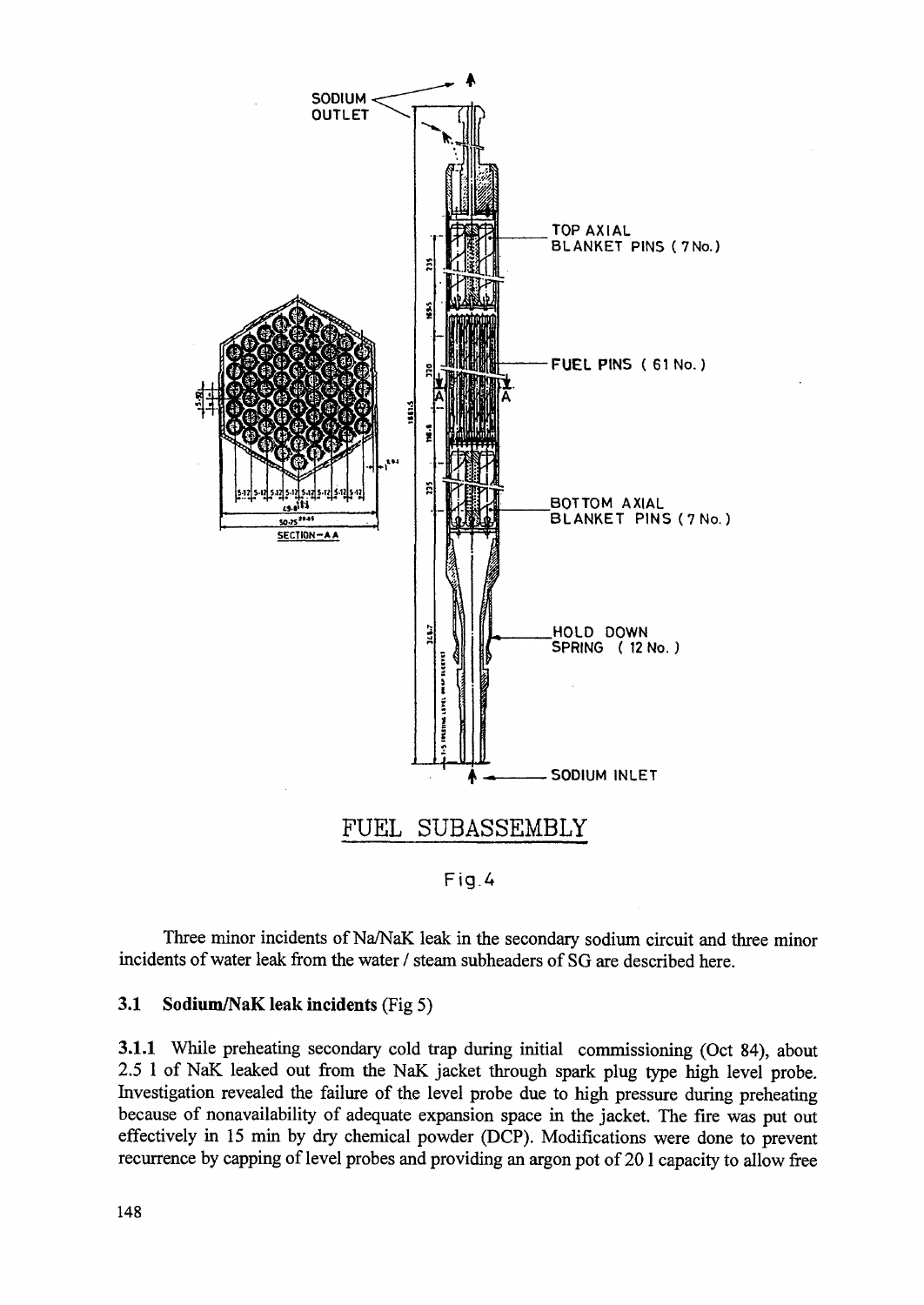

Fig.5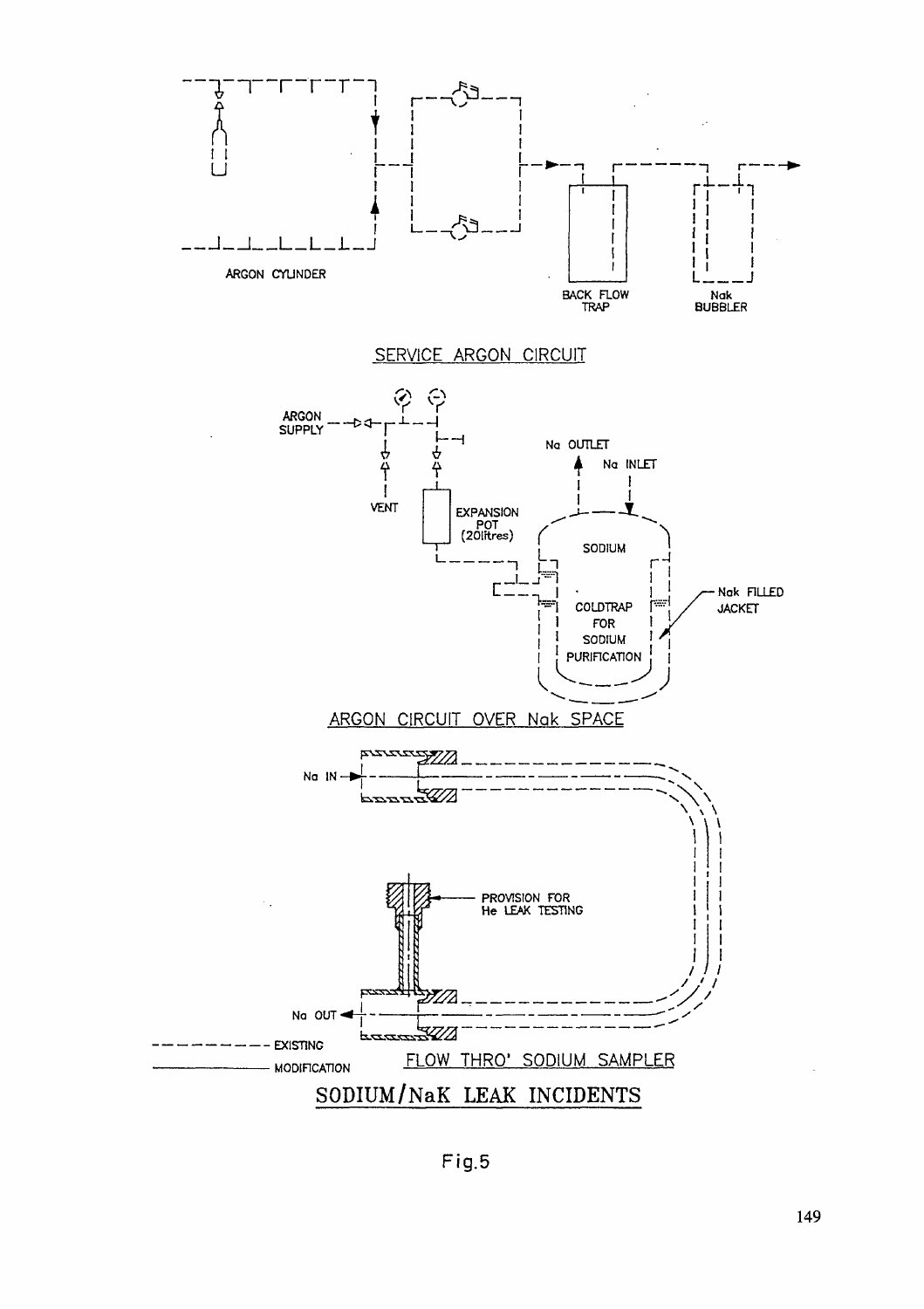expansion of NaK during preheating phase. Surface thermocouples were also provided to follow NaK temperature during pre-heating.

3.1.2 Secondary sodium sample is required to be taken twice a year for chemical analysis. About one litre of sodium leaked out (Sept 87) through a swagelok coupling while putting in service the secondary sodium flow through nickel sampler. The fire was fought using DCP and  $CO<sub>2</sub>$  extinguishers and was put off in 30 min. To prevent recurrence, provision was made for helium leak testing of swagelok coupling joints after installation of the sampler. Over flow type sampler with conoseal joints for better leaktightness and more representative sampling was also installed in one of the secondary loops.

**3.1.3** During adjustment of pressure setting of the regulating valve in supply argon system (May 88) about 2 1 of NaK backed up and leaked out from the NaK bubblers provided for supply argon purification. The NaK leak was carefully collected in a tray covered with DCP and safely disposed off within 30 min. As a remedial measure, a backflow trap of 50 1 capacity was introduced on the upstream side of bubbler and a pressure equalising valve was provided across it.

# **3.2 Water leak incidents in SG subheaders**

The SG is a counter current once through type and of modular construction in which sodium flows on the shell side and water / steam flows in the tubes (Fig 6). There are two such modules in each of the secondary sodium loops and the 4 modules are housed in an insulated SG casing.

3.2.1 In Jan 93 when SG was put in service for the first time, after 70 h of operation at 4 MWt, a water leak took place due to a linear pin hole defect in the end cap of one of the orifice assemblies at SG inlet. All similar caps (35 numbers) were ultrasonically inspected and four more were found having indication of linear defects. The leaking cap was replaced and additional covers were welded on the defective caps and SG modules requalified (Fig 6). This was attributed to inspection (having less capability to detect such defects) before accepting the material for fabrication of these caps.

3.2.2 Water subheaders of the 4 modules of the SG are provided with flanged orifices located inside the SG casing for flow measurement to study SG stability. In Aug 93, when reactor was operating at 8 MWt, feed water was found leaking through the orifice flanges. Investigation revealed that the leaktight orifice flanges under ambient conditions tend to develop leak under operating conditions as a result of differential thermal expansion between the water subheaders and the SG modules. All the orifice flanges were replaced with welded spools with integral orifices.

3.2.3 hi Feb 98, when reactor was in shutdown state, while readjusting the settings of SG safety valves, water leak was observed in one of the bosses in experimental thermowell in the steam subheader of one of the SG modules. These thermowells are also provided for SG stability studies. The leaking thermowell boss and plug were replaced with a dummy piece of similar dimensions to have the same flow restriction in the path. Liquid penetrant inspection (LPI) was carried out on all similar welds in the four SG steam subheaders and no defective indications were noticed. Investigations revealed that this was due to lack of heat treatment of this part during fabrication.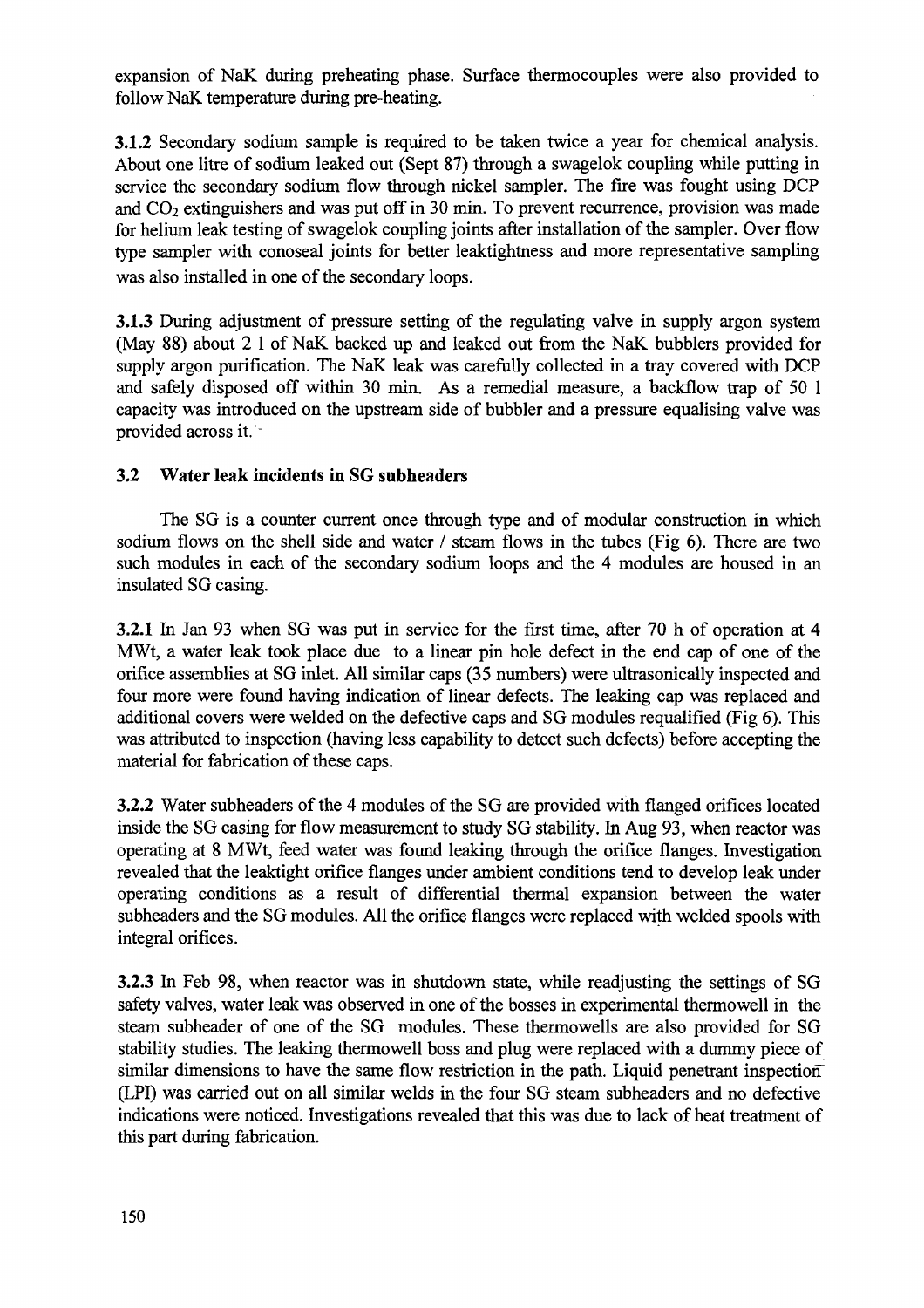

# STEAM GENERATOR MODULE

Fig.6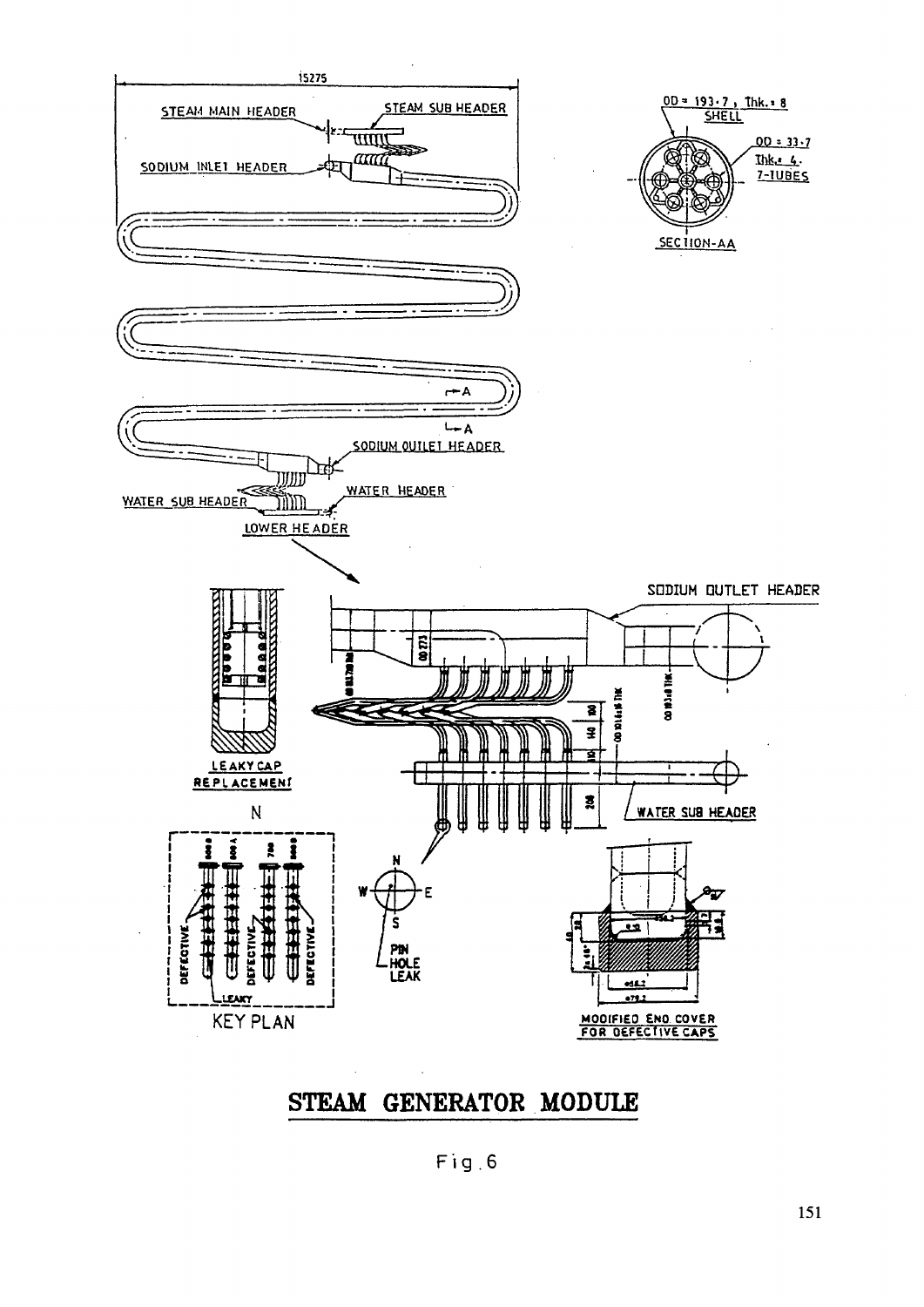3.3 Major sodium circuit components replaced during 14 years of operation include; lower parts of two control rod drive mechanism due to metallic bellows failure, central canal plug due to failure of two thermocouples for measurement of outlet temperature of central fuel SA, one cold trap in secondary sodium loop due to impurity loading during SG commissioning, two reheaters of improved design in steam generator leak detection circuit and two secondary sodium service bellows sealed valves due to bellows failure. Three sodium impurity monitors viz.; electro-chemical hydrogen meters, electrochemical carbon meter and cover gas hydrogen meters developed in the centre have been added in the secondary sodium system.

### 4.0 UNUSUAL **OCCURRENCES**

This section describes the four major unusual occurrences which had safety implications and resulted in very long plant shutdowns viz.; fuel handling incident, main boiler feed pump seizure, reactivity transients and malfunctioning of core cover plate mechanism.

# **4.1 Fuel Handling Incident(4)**

Fuel handling is carried out in shutdown state, with sodium at 180°C, with the help of two charging/ discharging machines and two rotating plugs. Since a core SA has to be handled 6 m below 0 elevation, 6 m long, guide tube of 113 *161* mm diameter is introduced into the fuel handling canal to guide the fuel handling gripper and to prevent lifting of adjacent SA.

### **4.1.1 Incident Description**

During an inpile transfer operation in May 1987 when a fuel SA was being transferred to the periphery from the core, difficulties were experienced in releasing the SA in its new location. Manoeuvres were done to install the SA at various locations at the periphery, but to no avail. Finally it was decided to discharge the SA, but the gripper mechanism was getting stuck midway in the guide tube. The SA was forcibly extracted through the guide rube. Examinations revealed bend in the head and foot and bow in the body of the SA but no fuel pin failure. The fuel handling machine gripper was also found bent. When the guide tube was being removed by normal procedure, it was not coming out. Attempts to remove the guide tube along with its outersheath (which is fixed to the fuel handling canal of the reactor) also proved futile. It was then obvious that the guide tube had got bent beyond the limit, which will allow its removal through the canal. During the various manoeuvres to overcome the problem, a complex mechanical interaction seemed to have taken place with the components within the reactor vessel causing mechanical deformation to the fuel handling gripper, the fuel SA and the guide tube.

At this juncture, all further operation on pile was suspended. A quantitative measure of the bend in the guide tube and extent of deformation to various other components in the reactor vessel became necessary.

#### **4.1.2 Investigations**

Three techniques were developed and utilised to assess the bend of the guide tube, viz., optical inspection, ultrasonic air gauging and mechanical disc gauging. Optical inspection was carried out with a periscope/projector system (Fig 7). Sodium was drained to expose the heads of SA and the bend of guide tube was measured by finding out the radius of sweep of its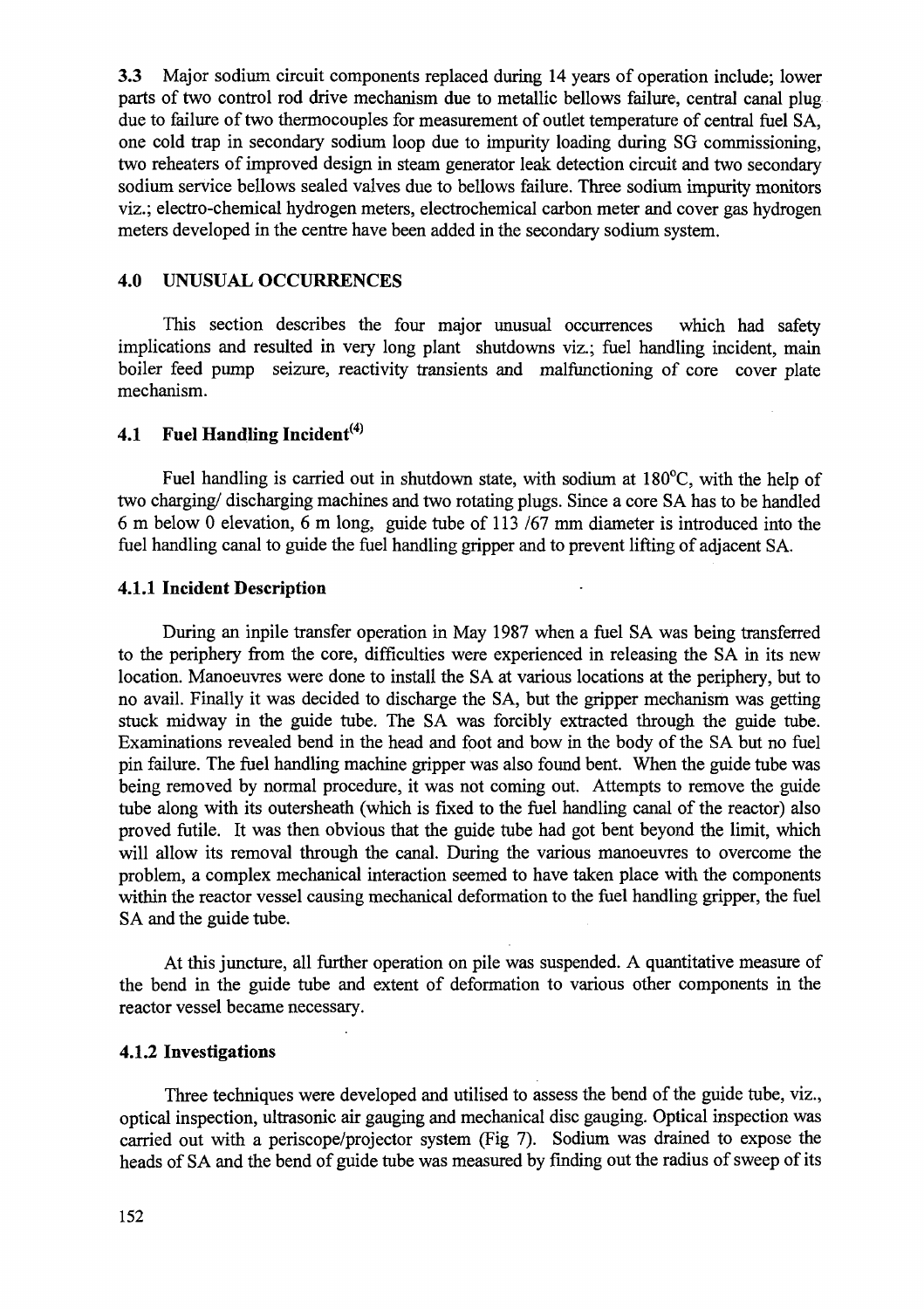

# **F i g. 7**

bottom tip with reference to heads of SA when it is rotated on its own axis. This inspection also indicated a lifted SA at the periphery where manoeuvres to lower the fuel SA were earlier made. Slight deformations of the heads of some of the reflector subassemblies along two spiral paths were also seen (Fig 8). Ultrasonic air gauging method involved lowering of an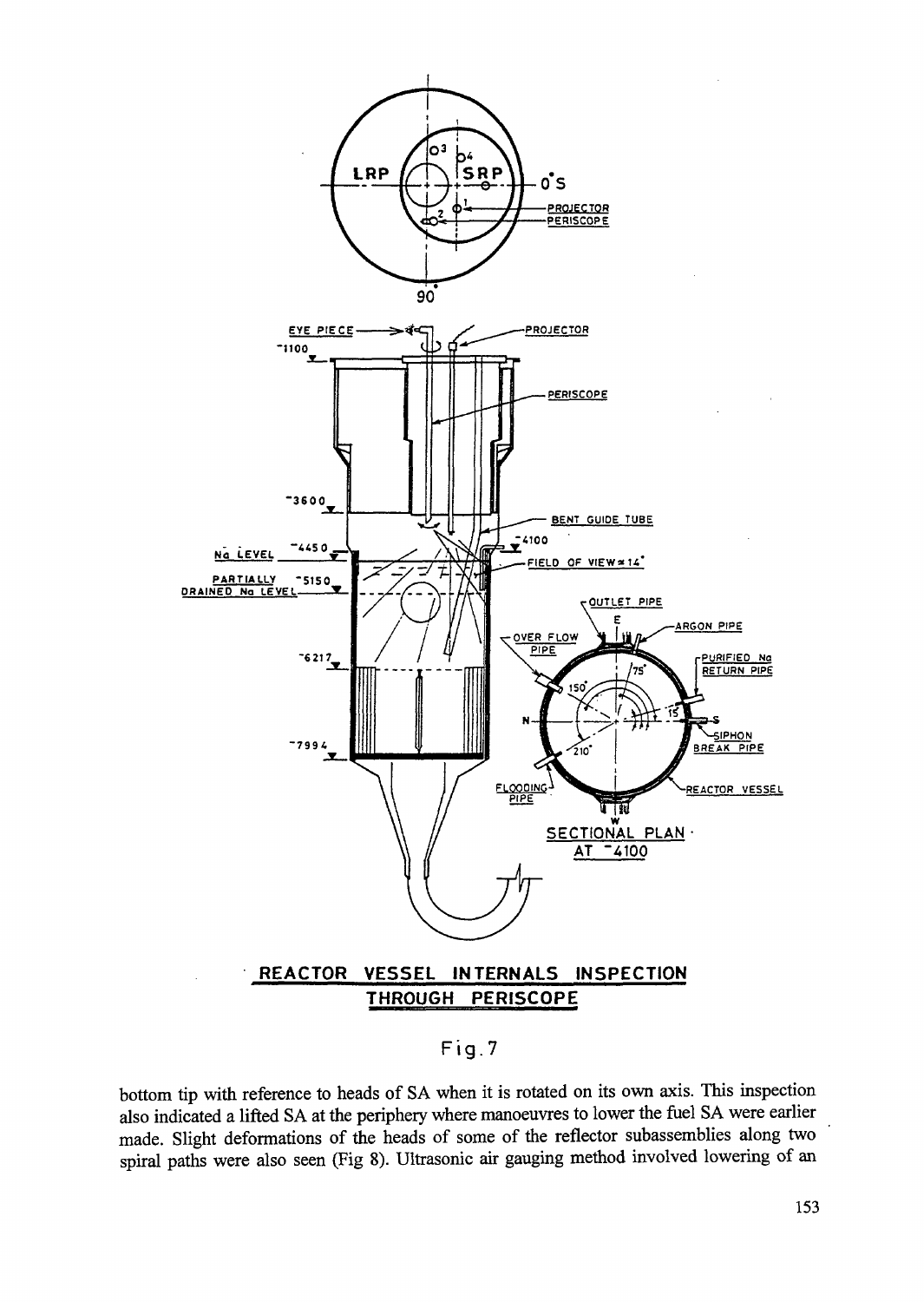

Fig.8

OPTICAL INSPECTION RESULTS OF CCMD INSPECTION

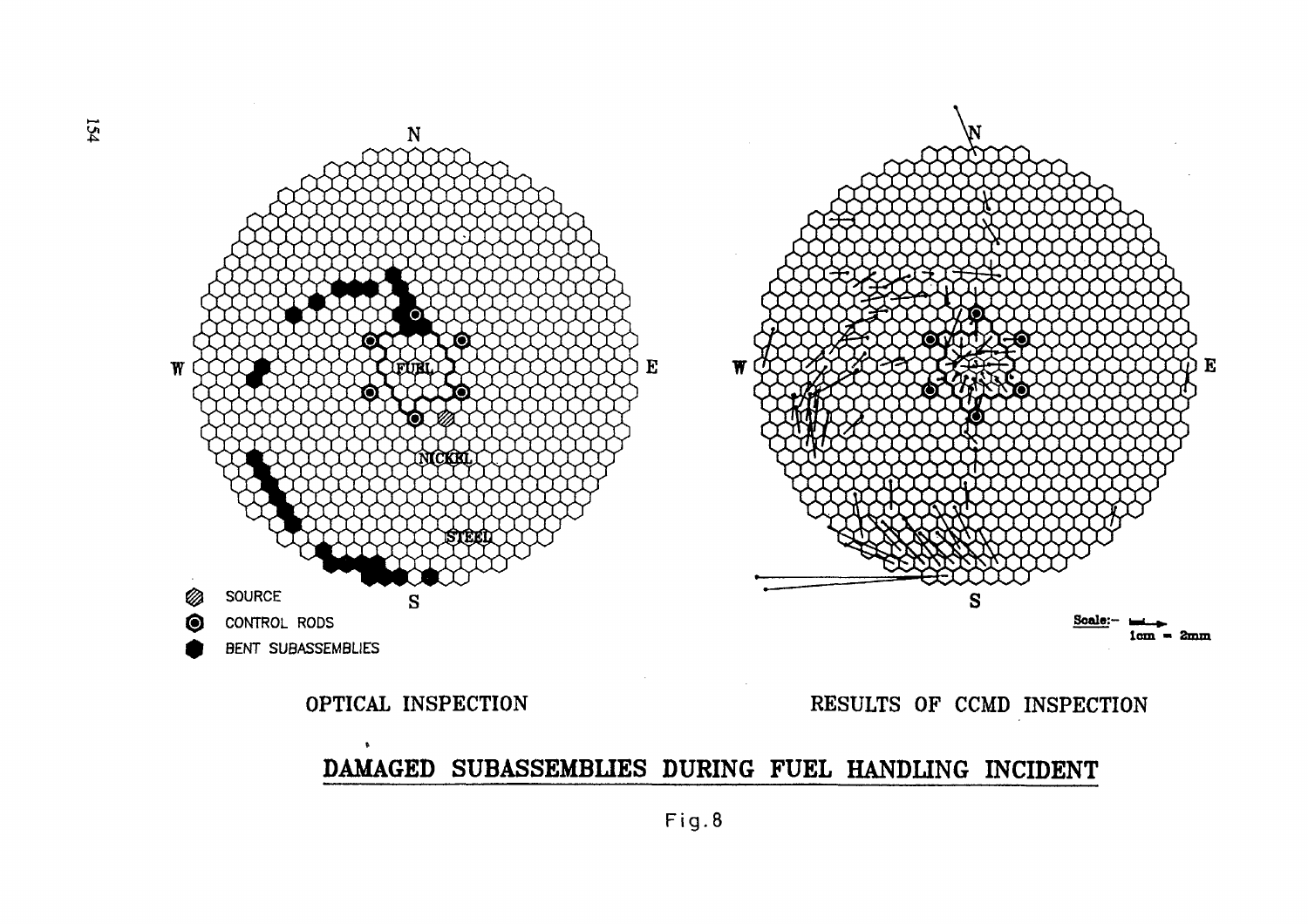ultrasonic probe in a specially designed carrier, directing its beam towards the guide tube and measuring the time of flight. The profiling was done under perfect leaktight conditions with sodium partially drained to expose the complete length of the guide tube. Mechanical disc gauging involved lowering of discs of different diameters inside the guide tube and measuring the depth at which each disc stops entering further. Since the bend was much larger than the inner diameter of the guide tube, gauging could be done only upto a certain depth and the bend value had to be estimated by extrapolation. All these techniques were successful in assessing the bend with a high degree of reliability and it became obvious that the guide tube should be cut in-situ for its removal from the reactor. The profile also indicated that the cutting had to be done at a depth of around 3 m below zero level.

In the light of the sighting of a lifted SA during visual inspection, to authorise rotation of plugs, it was important to rule out any lifted SA below the core cover plate housing thermocouples for measuring the outlet temperatures of 85 SA. For this inspection, an under sodium ultrasonic scanner was developed and it was confirmed that there was no protruding SA below the core cover plate.

# **4.1.3 Retrieval of damaged components**

The design of leaktight remote cutting tool had the following special features; The cutting to be done at a depth of 3 m, the tool to be accommodated within the guide tube bore of 67 mm and provide a depth of cut of 23 mm without tool chatter, the bottom portion of the cut guide tube to be held in position till the top part is removed, no cutting chips should fall into the reactor and leak tightness should be maintained during the cutting operation. An elegant remote cutting tool having these features was developed and it consisted of assembly of telescopic tubes for transmitting the rotational movement to the tool and controlling and monitoring the axial travel and depth of cut from the top. No lubricant was used and special features were provided to recover all the chips generated. This tool also employed a leaktight plug anchored to the bottom part of the guide tube to maintain leaktightness w.r.t. reactor cover gas, to collect the chips generated and to hold the bottom part during complete process of cutting and retrieval (Fig 9). The cutting sequence was carefully chosen to permit radial entry of the tool holder along the guide tube thickness during the last stages of cutting, thus avoiding tool chatter. After successful mockups, the tool was perfected and with microprecision the in-situ cutting and retrieval of the damaged guide tube was successfully completed in May 88. Measurement of the profile of the cut guide tube indicated a deformation of 350 mm, bearing full testimony to the reliability of the various remote methods employed to measure the bend.

The retrieval of the damaged SA was another work successfully executed on the pile. Since the core was relatively new, radioactivity levels were very low. Hence all the SA were directly viewed and mapped through a transparent plate fixed on top of the fuel handling canal and 18 numbers of steel and nickel reflectors SA were identified for replacement. The retrieval operation was done using a two-finger gripper mechanism especially engineered for this purpose. Subsequently core coordinate measuring device (Tube de visee), received from France, was utilised to inspect 88 SA in the vicinity of the damaged path and 10 more reflector SA having minor bends in their heads were also replaced (Fig 8).

#### **4.1.4 Incident Analysis and Remedial Measures**

The sequence of events leading to the incident was reconstructed from all available evidences. The incident was found to have originated in excessive friction in the fuel handling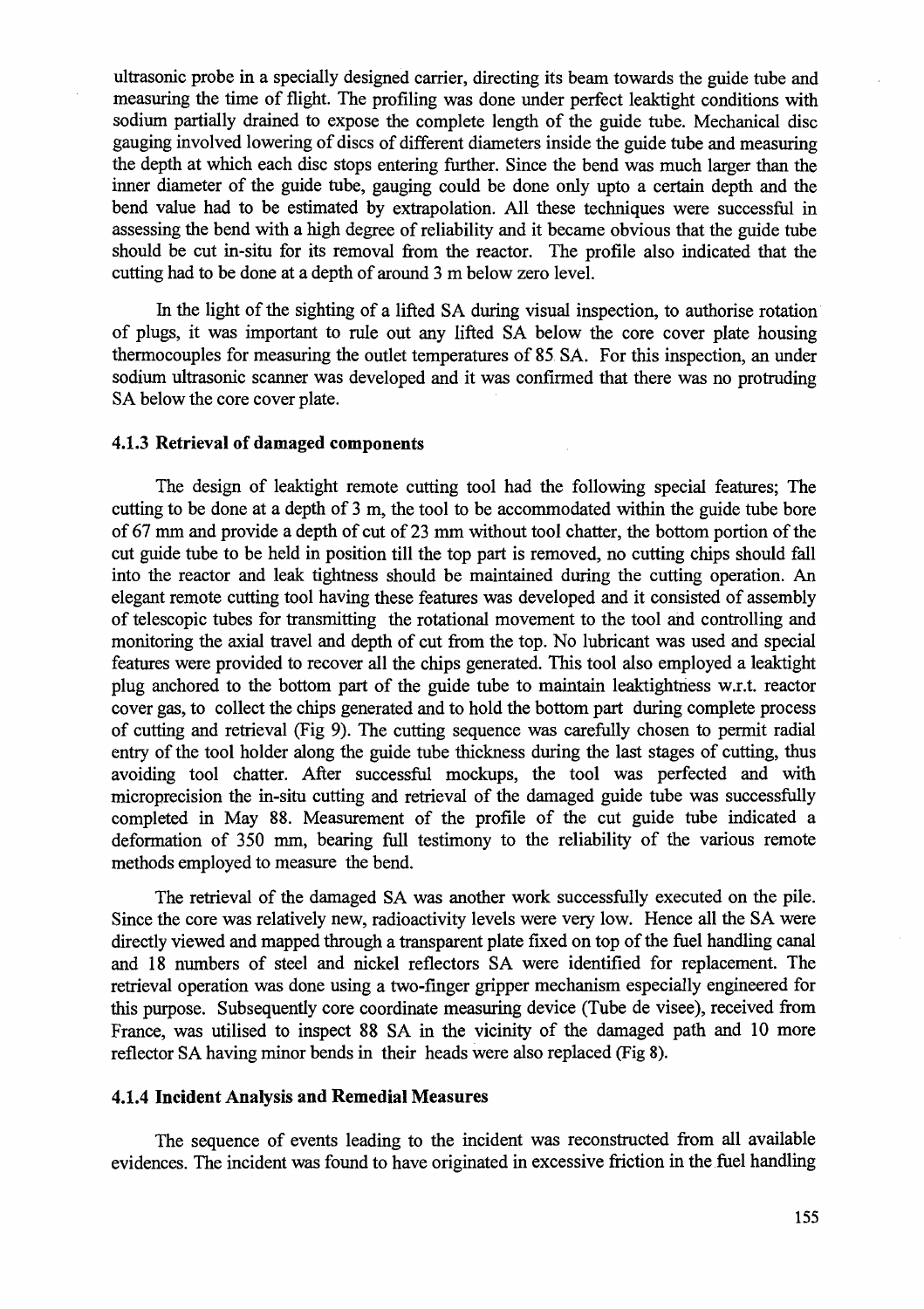

# SCHEMATIC OF THE CUTTING TOOL

Fig.9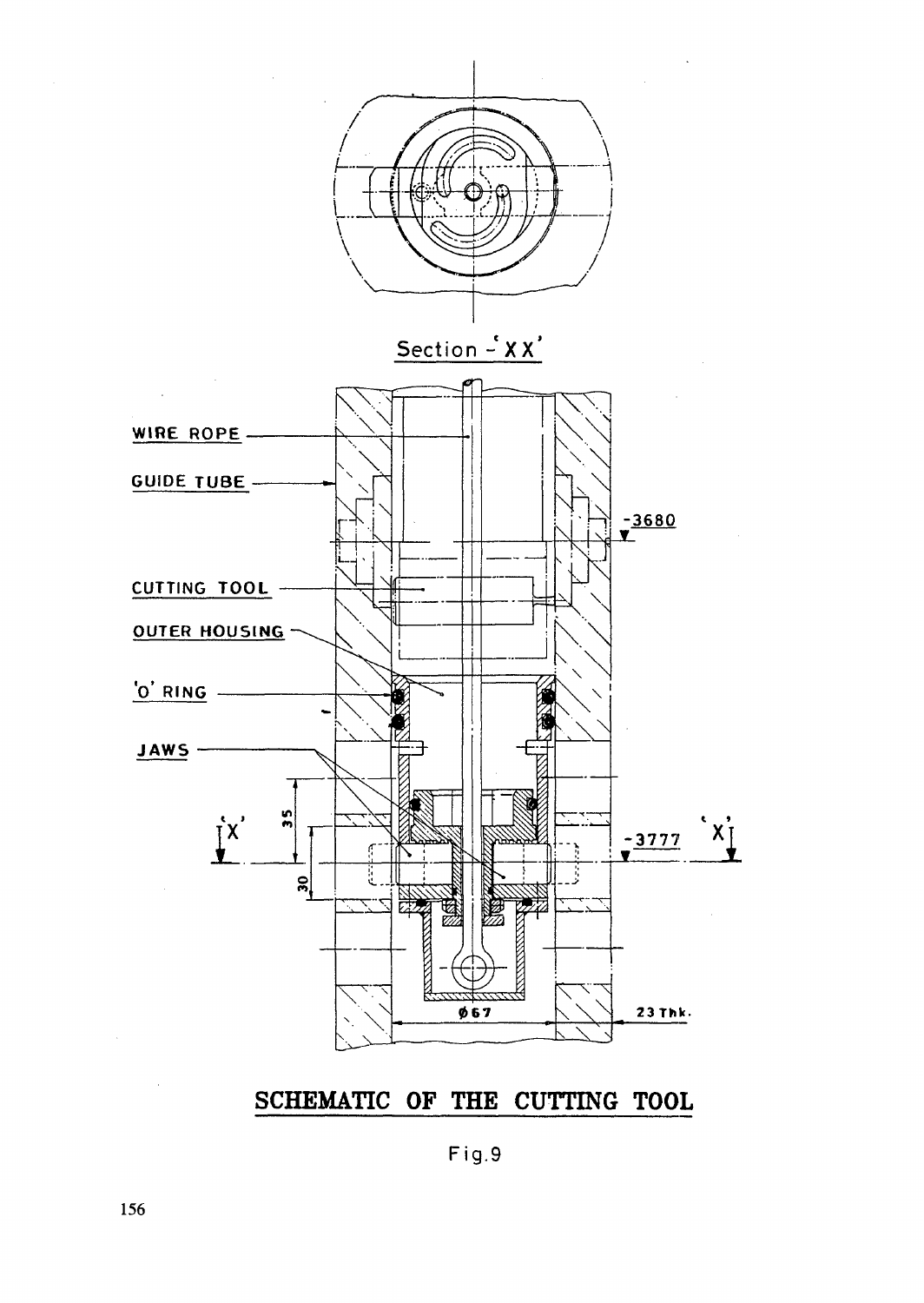gripper assembly, either due to O-rings, or sodium aerosols or both, resulting in the inability to open the fingers and release the SA. During the process of rotation of the plugs, the SA seems to have slipped down slightly in the transfer flask resulting in damages to its own foot and to the heads of reflector SA in its paths. During the manoeuvre to lower it in the periphery, the bent foot ejected out an adjacent reflector SA. A complex mechanical interaction took place between the ejected SA and the guide tube during subsequent rotation of the rotating plugs, resulting in damage to the guide tube.

Based on these findings, appropriate remedial measures, including mechanical stopper for the fuel handling gripper and redundant interlocks for authorising plug rotation, were implemented. Proper maintenance and operating procedures for the fuel handling mechanisms were evolved. It took two years to recover from this incident and the reactor was restarted in May 89. The remedial measures were so effective that about 300 fuel handling operations carried out for the past 9 years involving charging, discharging and inpile transfer have been smooth and trouble free.

# **4.2 Main boiler feed pump (MBFP) seizure(7)**

Steam water circuit (Fig 10) consists of condensate extraction pump (CEP) taking suction from main condenser (MC) and dump condenser (DC) through low pressure flash tank (LPFT), two contact type low pressure (LP) heaters, a deaerator working at 13 Kg/cm<sup>2</sup> pressure to provide 190°C feed water and MBFP to supply water to SG at 125 Kg/cm<sup>2</sup>. MBFP is a 10 stage barrel type pump designed for a feed water temperature of 196°C, delivering 89 m<sup>3</sup>/h flow at a head of 1770 mlc with operating speed of 5700 rpm and input horse power of 580 kW. The required NPSH is 6.9 mlc (actual test value being 5 mlc). As per design, the balancing leak off from the pump discharge is fed to the pump suction.

#### **4.2.1 Incident description**

In Apr 92, this pump was being used at a flow of around 17  $m<sup>3</sup>/h$  for preheating feed water by its own power for putting SG in service. At 165<sup>o</sup>C feed water temperature, abnormal noise was heard from the pump with large fluctuations (110 to 170 kg/cm<sup>2</sup>) in its discharge pressure gauge. The motor current crossed full scale of 75 A and there was reduction in feed water flow. The pump was immediately stopped and on inspection motor drive end thrust pads and most of the stages of impellers, were found damaged. Water lubricated hydrostatic bearing sleeve was found seized. Balancing piston and sleeve had scoring marks.

# **4.2.2 Investigation**

With the site location of deaerator from which the pump takes suction, the available NPSH varies from 8.69 to 8.52 mlc, which under normal operating condition for full flow is adequate. During investigation, it was found that prior to the incident condensate system had to be shutdown to attend to some instrumentation problem. MBFP was kept in recirculation mode and system preheating was continued. Restoration of condensate system later on resulted in admission of cold condensate to deaerator causing collapse in deaerator pressure and hence reduction in available NPSH resulting in severe cavitation and flashing at the pump inlet and causing damage.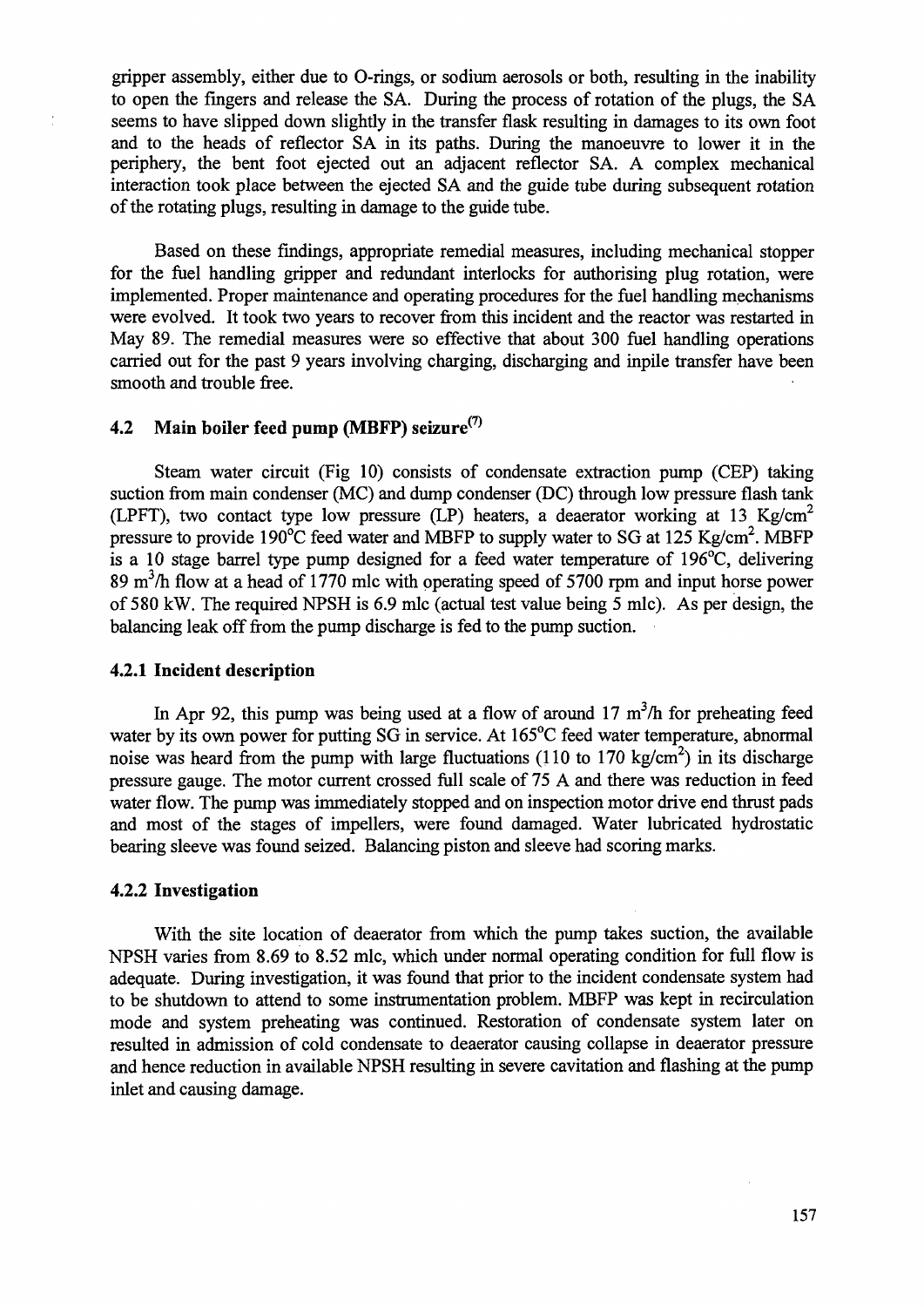#### **4.2.3 Remedial Measures** (Fig 10)

Modifications to improve available NPSH at pump suction were carried out viz.; balancing leak off line which was earlier heating the suction was routed to the deaerator, continuous cold injection was ensured at pump suction to improve transient performance, additional recirculation line was added to avoid pump operation at low flows. Operating procedures were modified and feed water heating by package boiler steam was strictly adhered to. This resulted in a delay of 8 months to put the SG in service.

One of the two MBFBs has since been replaced with indigenous make. This pump operates at 3600 rpm with same Q- H characteristics, without any hydrostatic bearing and having lower NPSH requirements (4.3 mlc).

#### **4.3 Reactivity Transients**

#### **4.3.1 Incident Description** (Fig 11)

In Nov 94, when the reactor was operating at 10.1 MWt, power was found to be slowly increasing. Though the control rods were lowered one by one, the power continued to rise and reached 10.4 MWt in about a minute. The control rods were cumulatively lowered by 7.6 mm and the power was brought down to 10.1 MWt. The reactivity meter registered a spike of 3 pcm during the incident. Reactivity before and after the incident did not reveal any measurable permanent reactivity gain.

In Apr 95, during a startup, when the reactor was at 7.1 MWt, power increased sharply by 450 kWt in 7 s. No control rod movement was made at this time. Reactor underwent a scram on high positive reactivity and the recorder indicated a spike of  $+10$  pcm. Criticality measurements before and immediately after the incident revealed a reactivity gain of about 24 pcm. However, a reduction of this value to 14 pcm was observed upon subsequent measurements. The measurement error itself is of the order of  $\pm 10$  pcm.

#### **4.3.2 Investigations**

To identify the probable cause of the transients, 20 postulates were studied and 14 of them were tested during reactor operation. Based on recorded observations, calculations, tests and analysis, inadvertent raising of CR by operator just before the incident was ruled out. The postulates studied can be broadly classified into the following five categories: viz. process parameter changes, absorber movement, voids collapse and sodium filling, fuel movement and moderator ingress<sup>(8)</sup>.

#### **4.3.2.1 Process parameter changes**

The changes in process parameters resulting in decrease in core inlet temperature causing reactivity transient were studied. The required inlet temperature change to cause the two transients were estimated to be -3.1 and -4.9°C respectively. Extensive tests on the influence of changes in primary, secondary and feed water flow and steam pressure were studied at 9.5 MWt power and the results are given in Table 1.

All these experiments have shown that these events are reversible as well as recordable by various chart recorders provided in the control room. As no change in any process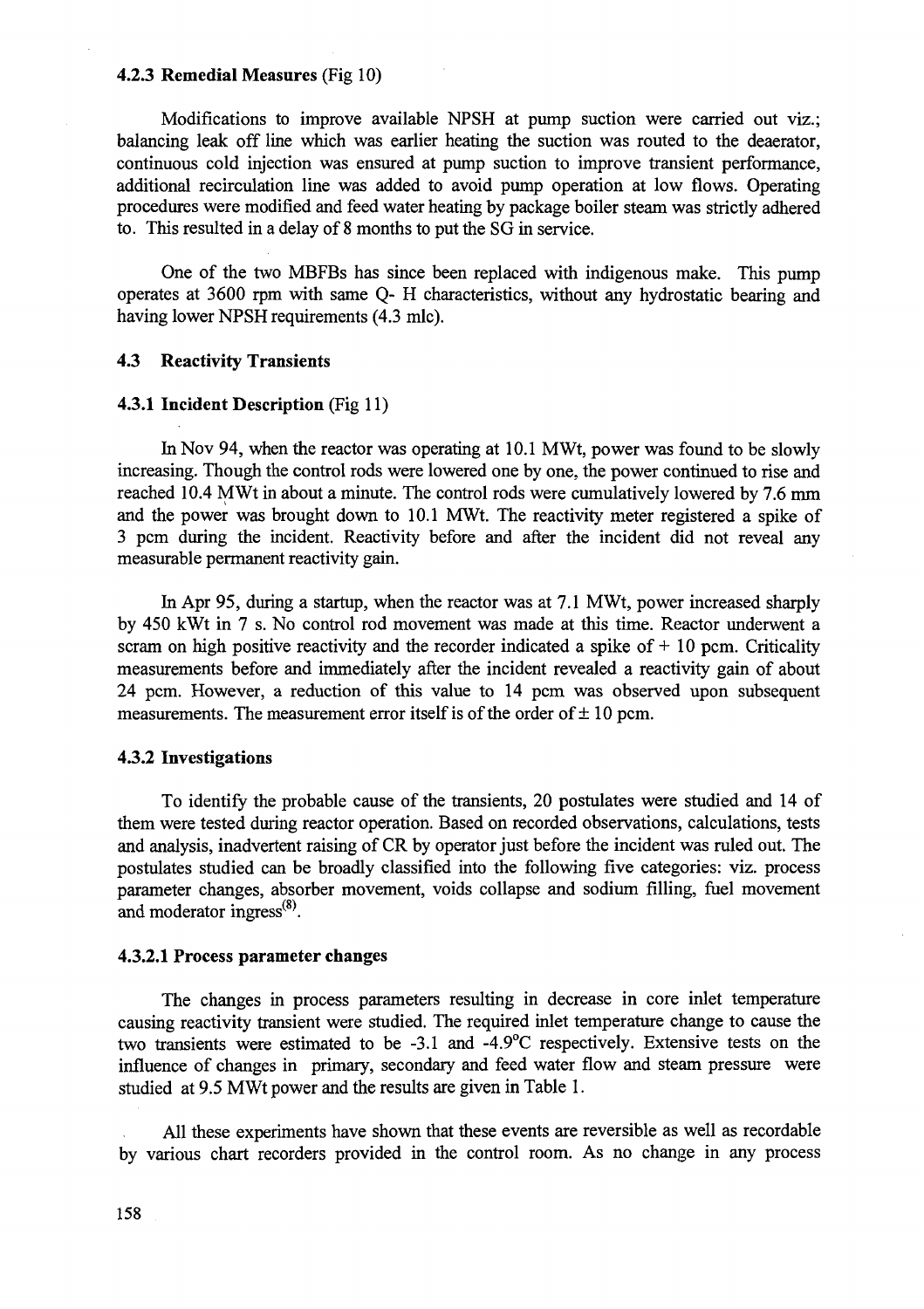

# STEAM WATER SYSTEM MODIFICATION

 $Fig.10$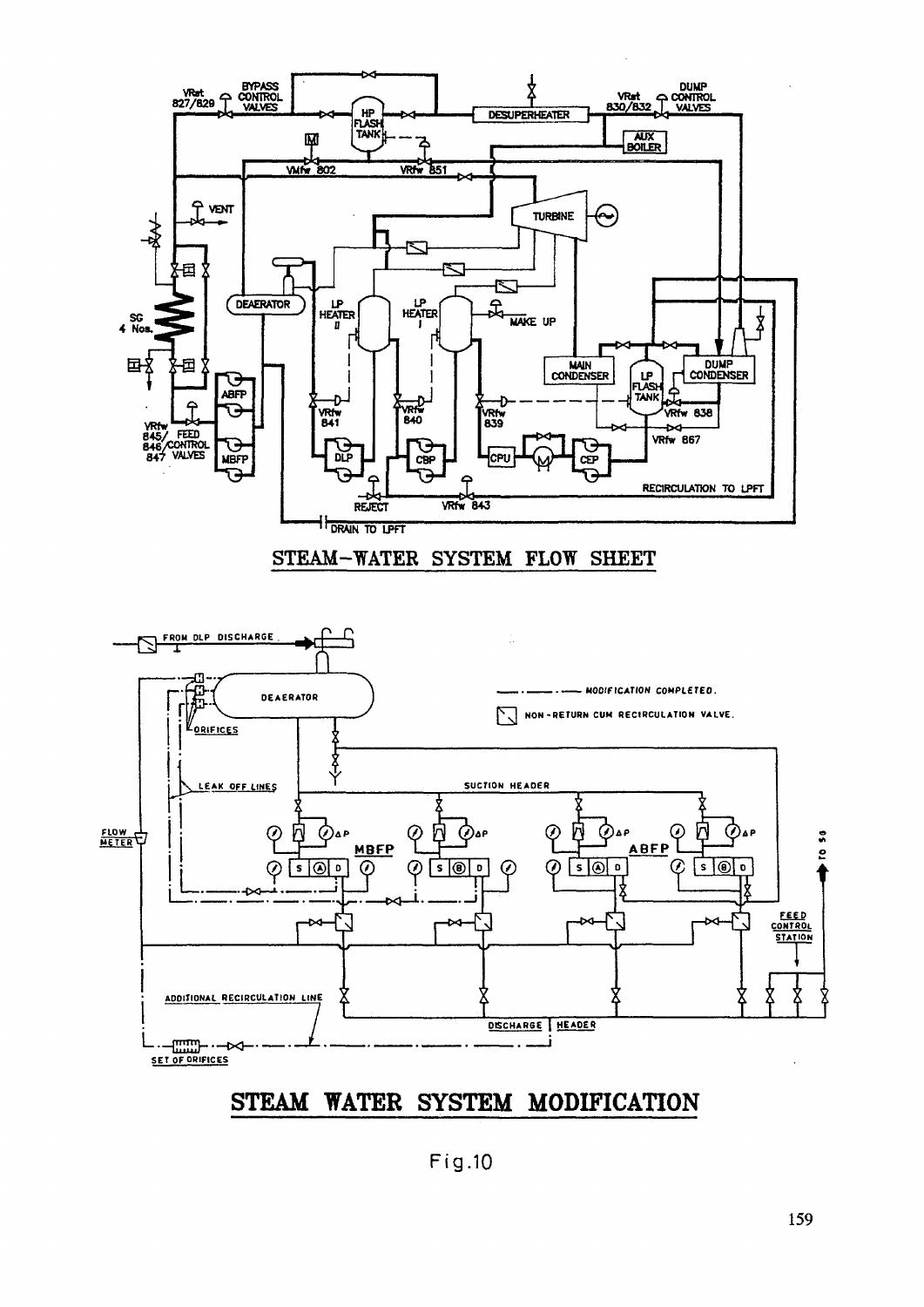

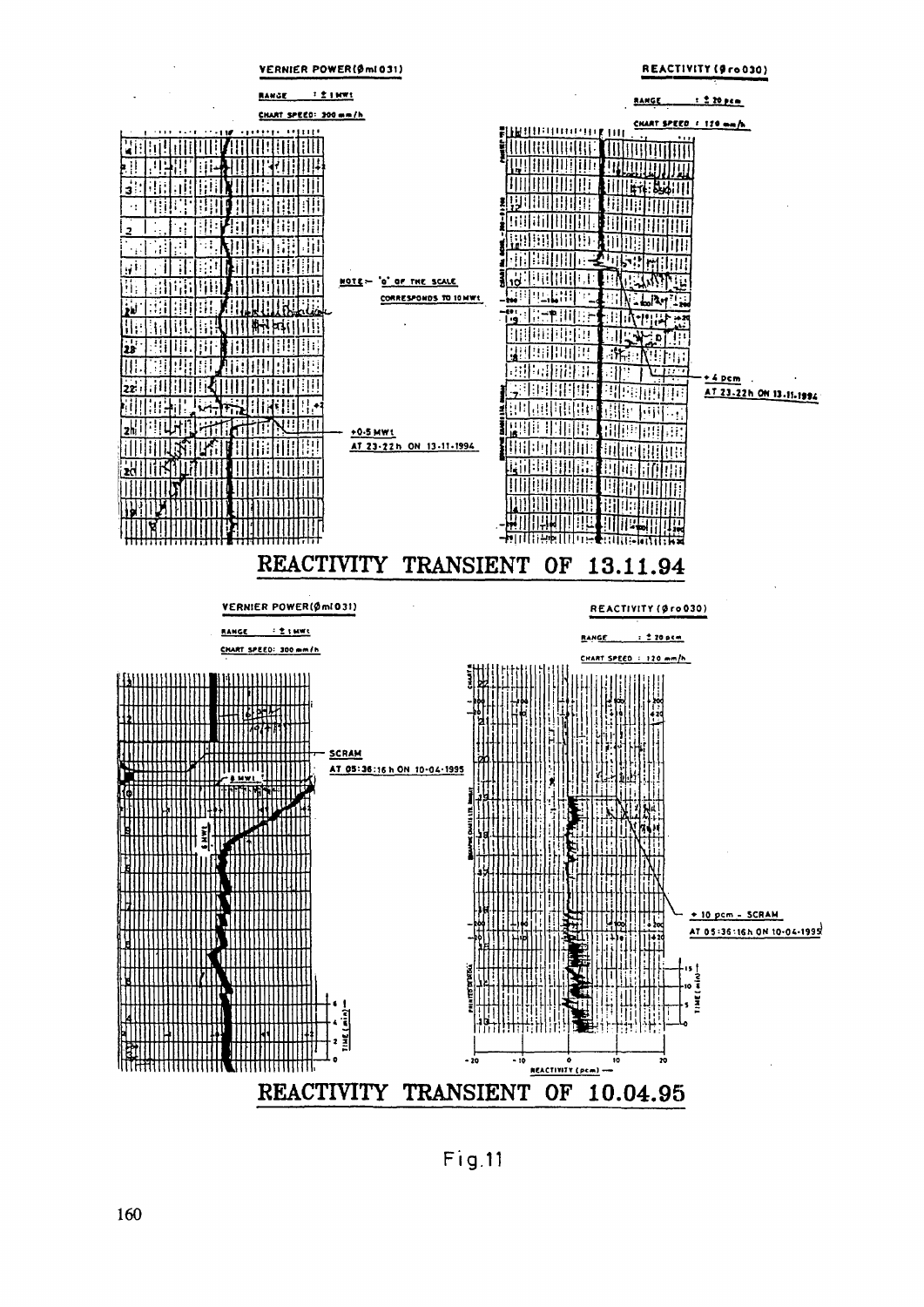parameter was observed during the course of transients, this being the cause for the incidents was ruled out.

| Event                           | <b>Observations</b>                                                                                                       |
|---------------------------------|---------------------------------------------------------------------------------------------------------------------------|
| Primary sodium flow<br>change   | 4% increase results in power increase of 100 kWt                                                                          |
| Secondary sodium flow<br>change | 9.5% increase results in power increase by 350 kWt                                                                        |
| Feed water flow change          | 13.4% increase results in increase of power by 200 kWt<br>after a time delay of 200 s.                                    |
| Steam Pressure change           | Reduction of steam pressure from 114.7 to 97.4 $Kg/cm2$<br>results in increase of power by 500 kWt after a delay of 60 s. |

**Table 1 Process Parameter Changes**

#### **4.3.2.2 Absorber movement**

Inadvertent movement of absorber away from core can result in reactivity increase. Possibility of stuck contacts resulting in continuous raising of control rod, improper gripping of control rod by control rod drive mechanism resulting in its relative movement and movement of boron carbide pellets inside the control rod, were also studied and ruled out. Also the remeasurement of control rod reactivity worth done in June 95 compared well with the earlier values. Loss of antimony, a neutron absorber from auxiliary neutron source can give a gain of 14 pern. This requires breach of double containment to get into sodium and should also affect the shutdown counts, which was not observed. Hence absorber movement being the cause was ruled out.

#### **4.3.2.3 Voids collapse and sodium filling**

Three scenarios were studied, viz., sodium voiding subassembly due to boiling and sudden collapse of these voids, sudden release of accumulated argon gas from the core and sudden release of accumulated helium from control rods. Filling of the void space by sodium can result in reactivity gain. For such an incident 16% of the volume in a SA is required to boil and this should have resulted in scram by the plugging detection subroutine. It was also estimated that release of 41 cc of gas and its displacement by sodium, can explain the transient. Tests were carried out to vary primary sodium free level in IHXs upto  $\pm 100$  mm for argon entrainment but no perceptible reactivity change could be observed. Detailed analysis revealed that sodium voiding by helium generation in control rods and their subsequent displacement by sodium has to take place simultaneously in six control rods to cause the transient which is highly improbable. Studies of all the three scenarios indicated that these could not have caused the transients.

#### **4.3.2.4 Fuel movement**

Any fuel restructuring leading to axial contraction could have positive gain in reactivity. The fuel had seen a maximum / average burnup of about 13,000 /10,000 MW-d/t at the time of the transients in Apr 95. Central SA discharged in July 96 after a burnup of 25,000 MW-d/t indicates no axial contraction. It is also observed that fuel swelling rates are less than predicted which however is an irreversible phenomena and the reactivity changes will be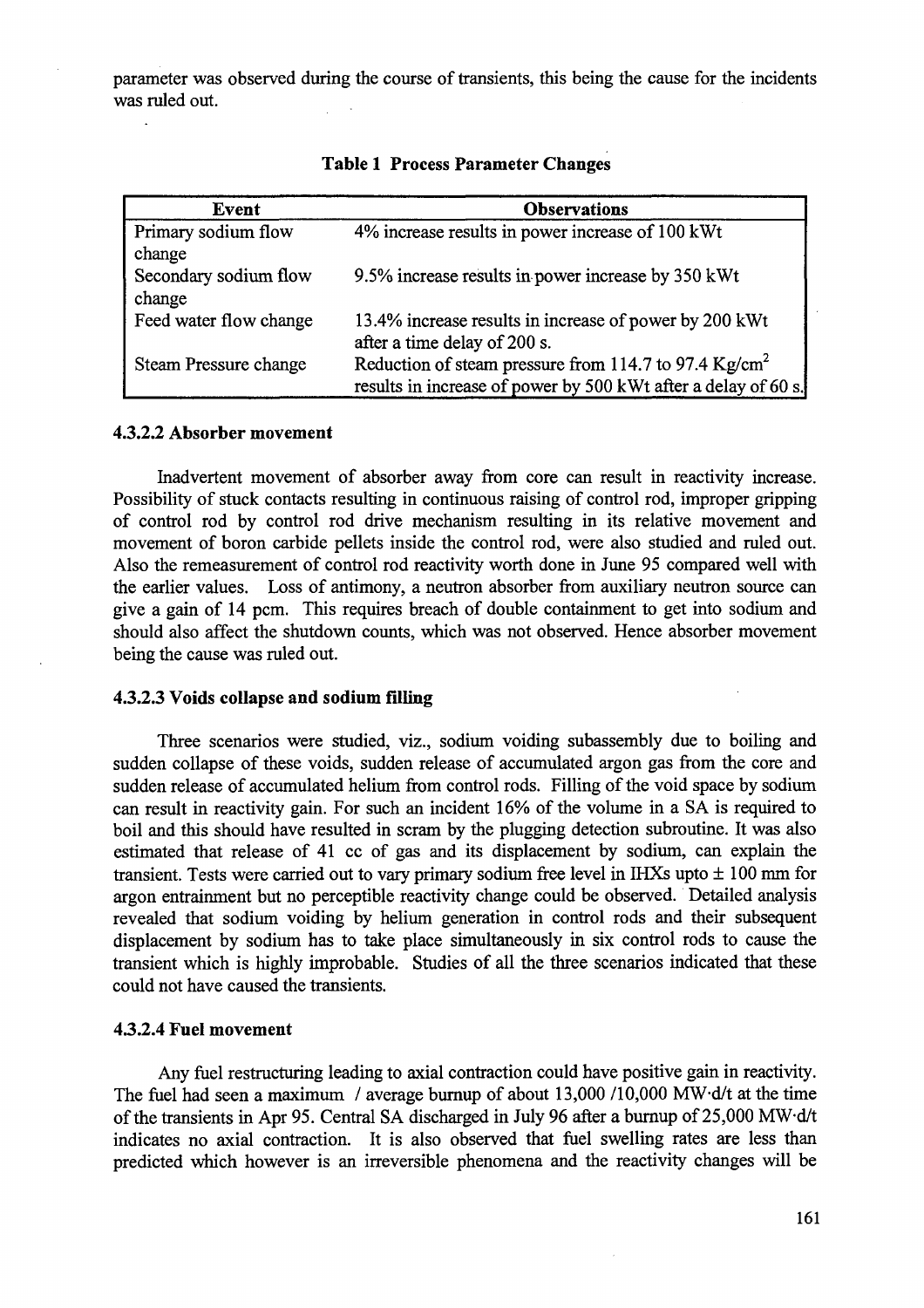permanent. As the incident took place after loading 25th fuel SA, its worth was remeasured in Aug 95 and it compares well with the earlier values. Geometric changes in the core due to weight of core cover plate mechanism while it is resting on the top of the core for accurate measurement of fuel SA outlet temperature and sudden reversal during normal operation causing the transient, was also postulated. Experiment was done at low / high power and no perceptible changes in reactivity could be observed. Hence fuel movement being the cause was ruled out.

# **4.3.2.5 Moderator ingress**

Ingress of moderator in the core causing such a transient was considered most likely. Three scenarios were considered viz. oil ingress from mechanical seals of primary sodium pumps, hydrogen/hydrate ingress through cold trap or through cover gas and ingress of Be from the auxiliary neutron source. A special micro filter SA was loaded in the core and after circulating 520 times the primary sodium inventory through this SA to trap sodium oil reaction products, the filterate was analysed for carbon content and found to be very small (30 mg). It was considered inadequate to cause the transient (30 g). Any ingress of hydrate from cover gas to cause the transient of this nature would have increased the plugging temperature to 290°C. Plugging temperature was found to be well maintained at 105°C during both the transients. An experiment was also carried out to observe the washing of hydrate from cold trap by increasing the cold point temperature from 120 to 130°C for 12 h. No reactivity changes could be observed. Efficacy of NaK bubbler for purifying argon and helium was also checked and found OK. Visual inspection of reactor vessel surfaces and bottom of rotating plugs did not indicate any buildup of hydrate deposits on the surfaces which could get loosened and fall in the core. Ingress of Be was ruled out as there was no change in the shutdown count. Hence moderator ingress may not be the cause for the transients.

4.3.2.6 The influence of any parameter causing reactivity changes being more perceptible at low power, the reactor was kept in subcritical state at 180 and 400°C for about two weeks for observation but no reactivity transient was observed.

# **4.3.2.7 Present Status**

Results of detailed investigations carried out did not reveal the cause of these two transients. Due to hydrodynamic coupling of the two primary sodium loops, investigations regarding possibility of introduction of cold slug of Na into the core are planned. Since the transients have occurred during high power operation and reactivity inputs were very small causing no undue safety concern, permission was sought to continue reactor operation with enhanced scram threshold for reactivity ( $\pm 30$  pcm) and augmented data acquisition system to acquire sufficient data for analysis in case the incident recurs. Investigations carried out in various spells during 1994 to 96 cumulatively lasted for about 12 months.

Since the incident in Apr 95, reactor has operated for about 6800 h with 4600 h at high power and the transient has not recurred.

# **4.4 Malfunction of Core Cover Plate Mechanism(CCPM)**

The outlet temperature monitoring of 84 core SA is done by means of thermocouples housed in Core Cover Plate Mechanism (CCPM). The fuel SA thermocouples are scanned by central data processing system (CDPS) to generate trip signals. The CCPM (Fig 12) is a 6 m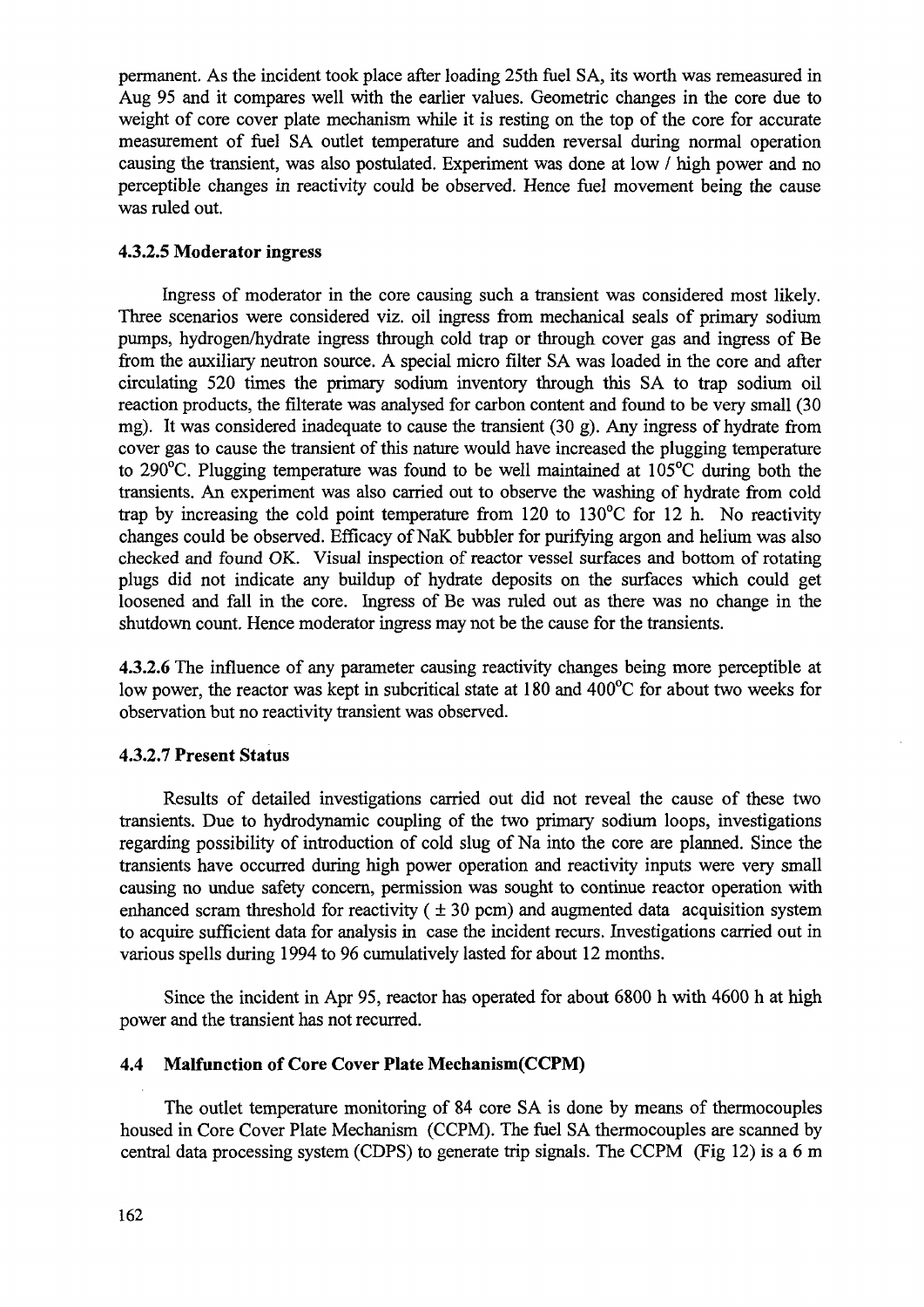# CORE COVER PLATE MECHANISM

THREE POSITIONS OF THE MOBILE CORE COVER PLATE



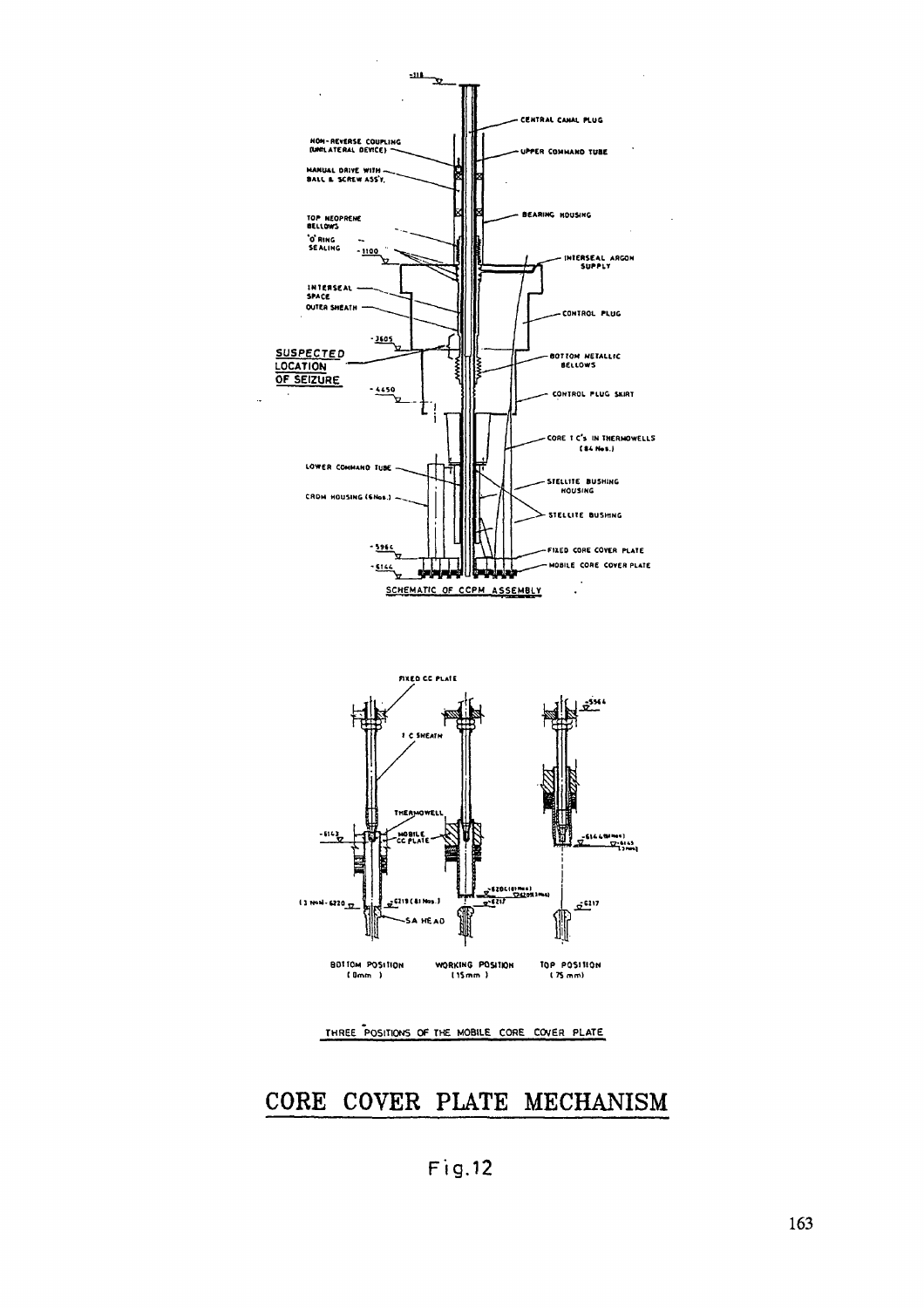long, 82.5 mm dia component centrally located in the control plug and consists of a fixed and a mobile core cover plate which is translated manually by means of a command tube & ball screw assembly. The command tube houses a central canal plug having 3 thermocouples for measuring the outlet temperature of central fuel SA. The fixed plate houses the thermocouples wells (having 2 thermocouples each) and mobile plate houses the sleeves for directing the jets of sodium from the outlet of SA to the thermocouples. The mobile plate has three positions viz., fuel handling position (75 mm above SA heads), normal working position (15 mm above SA heads) and bottom position (resting over the SA heads). The leaktightness in CCPM is achieved by means of a primary barrier (SS bellows) at the bottom and secondary barrier ("O" rings and neoprene bellows) at the top. The interseal space between primary and secondary barriers is supplied with fresh argon at a higher pressure to prevent release of radioactive gas to RCB in case of a breach in the barriers.

# **4.4.1 Incident description**

During normalisation of pile after fuel handling operations in Jul 95, CCPM could not be lowered to normal working position from fuel handling position. Various operations resulted in its getting stuck at 81 mm position above the top of SA heads. The likely causes were attributed to mechanical obstruction at the top, below the core cover plate or within the mechanism. Based on systematic investigations viz., checking for obstruction by dismantling the ball screw mechanism, scanning the space below the core cover plate and above the top of SA heads by ultrasonic under sodium scanner, ensuring leaktightness of bottom metallic bellows and checking for free movement of CCPM at the stellite guide bushes fixed to the control plug, it was confirmed that the sticking is in the interseal space having an annular gap of 1 mm between the command tube and the outer sheath. Based on safe load analysis, a jacking down force of 780 kg was applied to release the sticking and make the CCPM functional. Precise cause for malfunctioning could not be identified  $^{(8)}$ .

During normalising of pile after next fuel handling operation in Jul 96, CCPM again could not be lowered from 80 mm position to its normal working position.

### 4.4.2 Investigation

After carrying out similar checks as in 1995 and confirming the sticking in interseal seal space, a safe jacking down force upto 1000 kg was applied with sodium temperature upto 400°C but CCPM could not be moved down. Following investigations were carried out to identify the location and the nature of seizure more precisely;

- Introduction of 0.35/0.8 mm dia, 1.5 m long hypodermic needles in the annular gap between command tube and outer sheath. It could be introduced freely upto the step in the outer sheath.
- High pressure argon injection into the interseal space through these hypodermic needles to dislodge any foreign matter.
- Introduction of circular SS shim cutter (0.1 mm thick, 1.6 m long) into the annular gap. It went down freely upto the step in the outer sheath.

No smear of sodium oxide or any other foreign matter could be found by these three techniques. Load deflection measurement in the horizontal direction indicated the possible area of seizure to be below the step in the outer sheath and above the SS bellows (Fig 12) and the most likely reason could be mechanical interference. Further investigations are pursued. Cumulatively, about 8 months were spent for various investigations.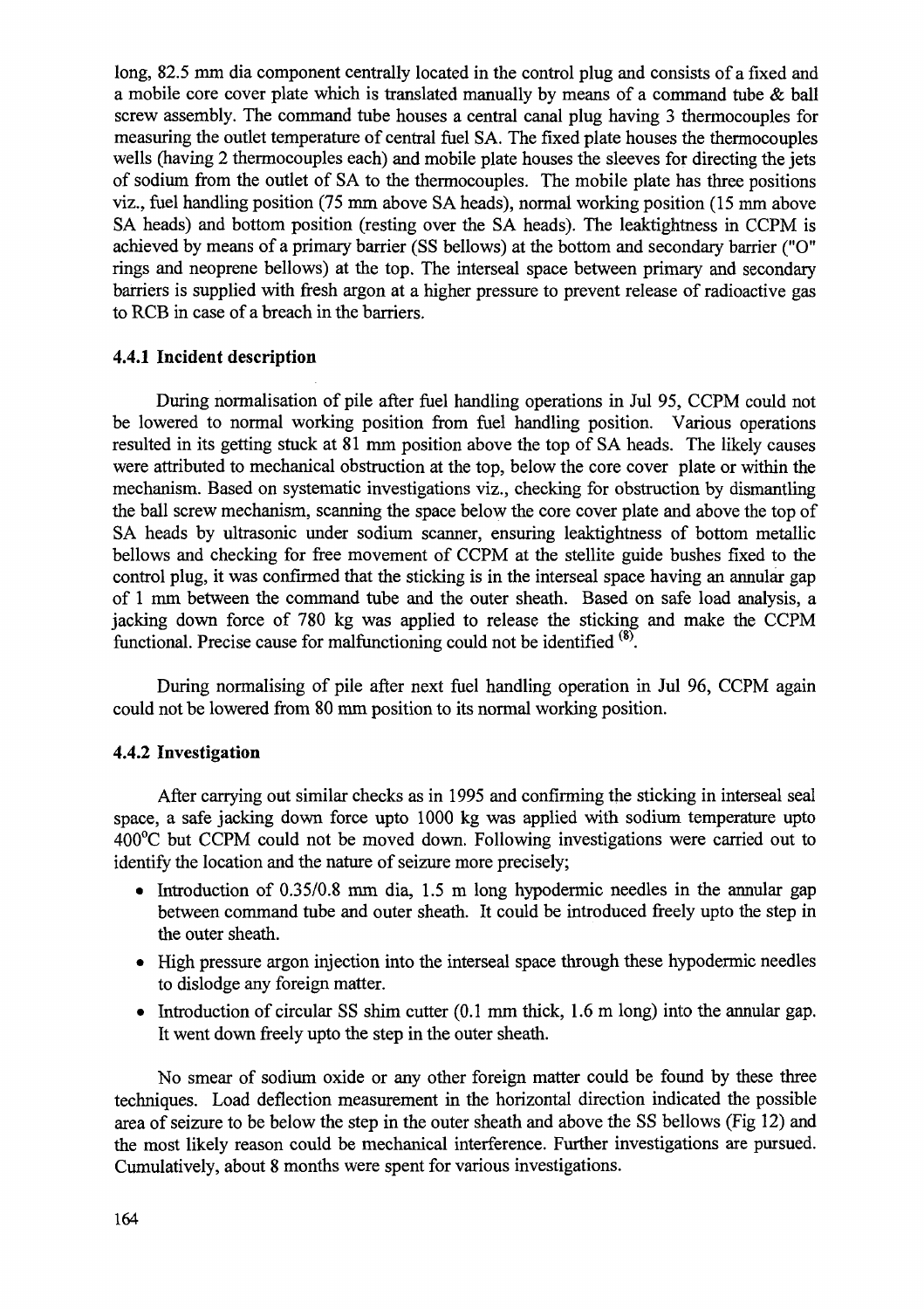# **4.4.3 Implications and present status**

Experiments were carried out on power to measure the fuel SA outlet temperature with CCPM stuck at 80 mm position and a temperature attenuation of 7% average was found in Mark I SA. However this attenuation is large for SA having lesser flows than the Mark I fuel. Proper monitoring of likely entry of cold slugs of Na causing reactivity transients is also affected with CCPM at 80 mm position. 3 D analysis of outlet plenum thermal hydraulic, although being a complex subject, was carried out to establish the level of plugging that can be detected viz. a viz. allowable plugging for fuel clad integrity. PSA studies based on available data for plugging of any SA during operation has also been carried out. Based on these studies, clearance was obtained for reactor operation with suitable lowering of scram thresholds generated by CDPS on fuel SA outlet thermocouples.

CCPM remains stuck at 80 mm position. This component is neither easily amenable for dismantling nor inspection below the step in the outer sheath. To improve flow and temperature measurement capability in the core, the following is planned:

- Development of an eddy current flowmeter which can be lowered through the fuel handling canal during shutdown to measure flow at the outlet of a SA as a periodic surveillance.
- Fabrication of a longer central canal plug for positioning it at 15 mm normal working position to accurately measure the outlet temperature of central fuel SA.

# **4.5 System modifications to improve plant availability**

It is observed that in about 20,000 h of plant operation, there have been 270 trips (142 LOR / 128 scrams) which is rather large. These trips have originated mainly from neutronic instrumentation, sodium pump drive systems, uninterrupted power supply (UPS) system and steam water system. It was also noted that the plant is having 36 parameters initiating reactor trip which are also very large when compared with other fast reactors. Hence it was decided to adopt two pronged approach to improve plant availability viz.; to improve system engineering to avoid trips due to component failure / malfunction in critical systems and to carry out systematic incident analysis for eliminating unnecessary trip parameters without compromising safety.

**4.5.1** Improvements in the following critical systems have been carried out;

- Replacement of neutronic and delayed neutron detector (DND) channels by state of art system. The salient features include pluggable modules facilitating on line maintenance, easy on-line testing and calibration features, microprocessor based reactivity computation and better noise immunity by use of super screened cables and opto isolators.
- Replacement of UPS with state of art system. The salient features include higher rating, regulated backup source, synchronous transfer from inverter to backup source and vice versa and inverter system following the grid frequency.
- Ward Leonard speed control system for sodium pumps was improved by eliminating pump drive trip parameters, improve speed control accuracy to  $\pm$  1 rpm and working environment by providing air conditioned enclosures for the control panels.
- Steam water system needed several modifications for improved performance viz., better design of steam bypass control valve to work in two phase flow and improvements in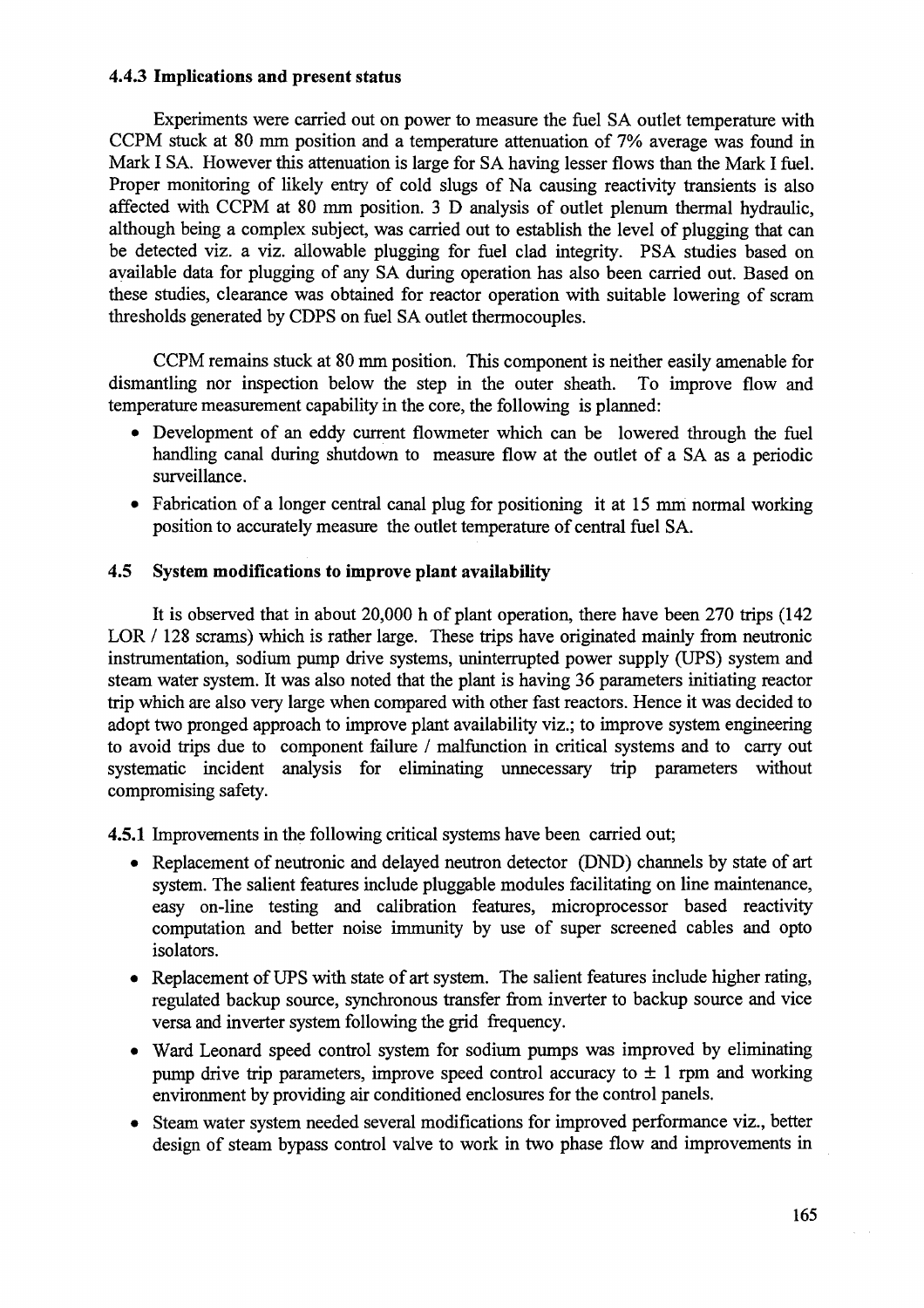hydraulic system for control valves. Modification related to replacement of contact to surface type feed heaters is planned.

- Commissioning of prestartup channels of high sensitivity to enable reactor restart after a prolonged shutdown.
- Strain gauge system for friction force measurement of control rods and provision of control rod exercising on power to always ensure its availability for safety function.
- Duplication of central data processing system with one operating and the other on auto standby.

**4.5.2** Based on detailed study and incident analysis, the following safety parameters were either modified or found redundant and removed.

- 3 s interlock on control rod raising was removed to reduce startup duty demand on CRDM motors.
- Inhibition provided for reactivity trip during startup and power raising.
- Trip on negative reactivity incorporated after the reactivity transients.
- LOR on low current in CRDM electromagnetic coils removed.
- Threshold for control rod level discordance increased.
- Log P scram threshold being lowered to 10% of nominal power to ensure takeover by Lin P during power raising.
- Class II LOR (resulting in power setback) on thermal parameters in the core removed.
- Inhibition on plugging detection subroutine (PDSR) raised to 2 MWt.

# **5.0 CONCLUSION**

- Pu-U monocarbide fuel performance has been excellent.
- Operation of sodium system and components has been very good.
- Remedial measures implemented after detailed analysis of the incidents of NaK/Na leaks in secondary circuit, water leaks in SG steam/water subheaders, fuel handling incident and MBFP seizure have been very effective.
- Inspite of detailed investigation of reactivity transients and malfunctioning of CCPM incidents, the cause could not be identified. Further efforts are in progress.
- To improve plant availability and reduce shutdowns, a large number of improvements in critical systems and safety logic have been carried out.

# **ACKNOWLEDGEMENT**

Authors acknowledge the investigative work carried out by various Task Forces to systematically analyse the unusual occurrences in the plant. Field work carried out by the personnel of Reactor Operation and Maintenance Group is also gratefully acknowledged.

# **REFERENCES**

- 1) Ganguly.C. et al Development and fabrication of 70% PuC 30% UC fuel for Fast Breeder Test Reactor in India, Nuclear Technology, Vol 72, Jan 86.
- 2) Govindarajan.S. et al Performance of FBTR mixed carbide fuel, IAEA TEC DOC 1039 on Influence of high dose irradiation on core structural and fuel materials in advanced reactors, 16-19 June 97, Obninsk, Russian Federation.